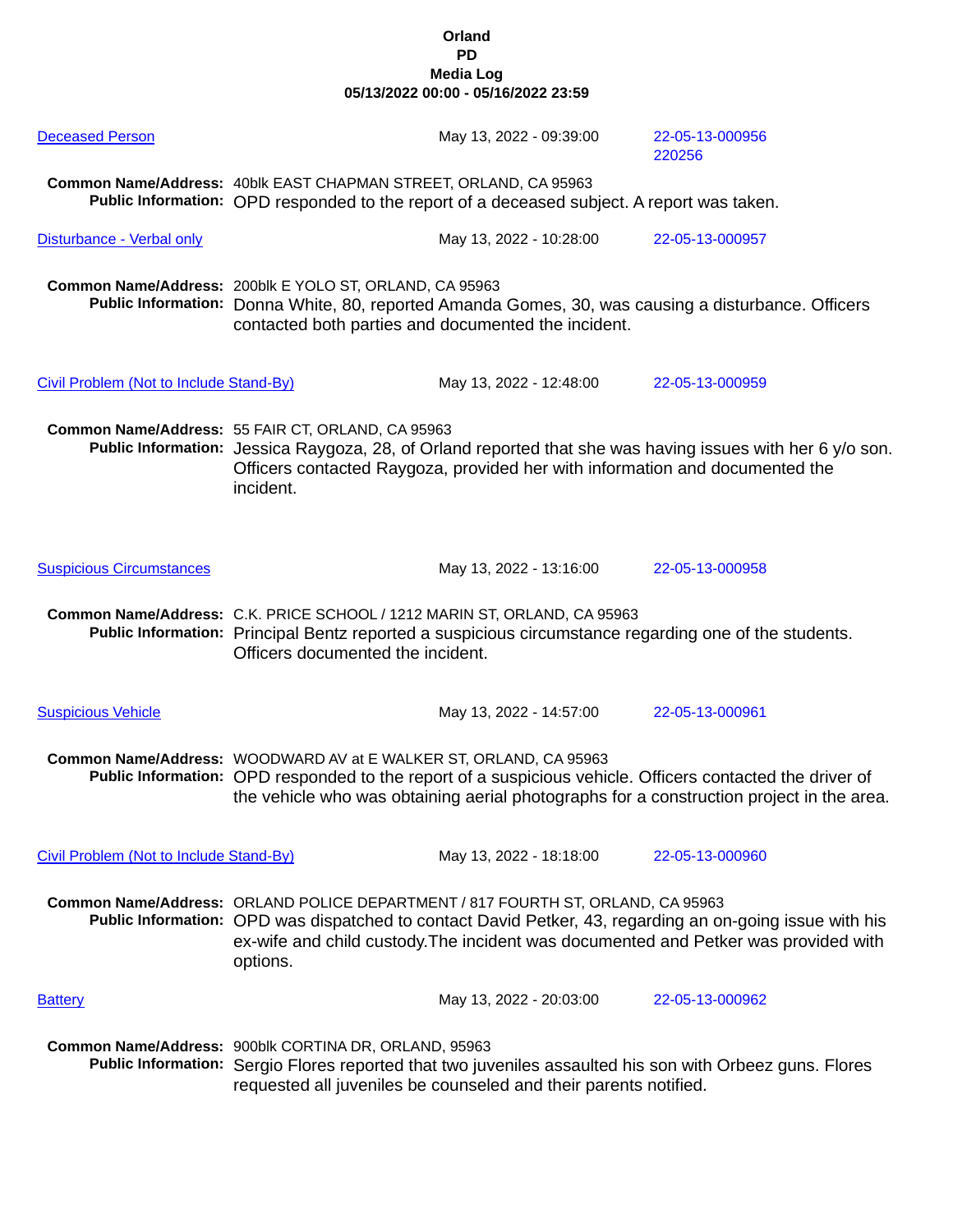| Disturbance - Verbal only                   |                                                                                                                                                                                                                                                                                                                                                                                | May 13, 2022 - 20:33:00                                                                               | 22-05-14-000964                                                                                        |
|---------------------------------------------|--------------------------------------------------------------------------------------------------------------------------------------------------------------------------------------------------------------------------------------------------------------------------------------------------------------------------------------------------------------------------------|-------------------------------------------------------------------------------------------------------|--------------------------------------------------------------------------------------------------------|
|                                             | Common Name/Address: 300blk EIGHTH ST, ORLAND, CA 95963<br>Public Information: Lolita Burd, 54, of Orland reported that Rachelle Wammack, 47, of Orland had<br>threatened her a couple of days earlier. Burd was advised of her civil options and the<br>incident was documented.                                                                                              |                                                                                                       |                                                                                                        |
| Dist. the Peace-Loud/Unreasonable Noise     |                                                                                                                                                                                                                                                                                                                                                                                | May 13, 2022 - 22:04:00                                                                               | 22-05-14-000965                                                                                        |
|                                             | Common Name/Address: 1200blk EAST ST, ORLAND, CA 95963<br>Public Information: OPD was dispatched to a report of loud music. Officers contacted several subjects at<br>the rear of the residence who were advised of the complaint.                                                                                                                                             |                                                                                                       |                                                                                                        |
| Battery on noncohab/former sp/etc/no inj    |                                                                                                                                                                                                                                                                                                                                                                                | May 13, 2022 - 22:09:00                                                                               | 22-05-14-000963<br>220257                                                                              |
|                                             | Common Name/Address: 200blk E SHASTA ST, ORLAND, 95963<br>Public Information: OPD responded to a report of a domestic dispute. Officers contacted Dulce Perez, 31,<br>of Orland who reported her child's father, Christian Encizo, 36, of Chico, struck her and<br>fled prior to officer arrival. Officers were unable to locate Encizo and began a criminal<br>investigation. |                                                                                                       |                                                                                                        |
| <b>Medical Aid</b>                          |                                                                                                                                                                                                                                                                                                                                                                                | May 13, 2022 - 22:41:00                                                                               | 22-05-14-000966                                                                                        |
|                                             | Common Name/Address: 200blk E SHASTA ST, ORLAND, CA 95963<br>Public Information: OPD responded to a report of an elderly female who had fallen. Officers assisted her<br>back to her bed and she declined any further medical assistance.                                                                                                                                      |                                                                                                       |                                                                                                        |
| Missing Person (Not 601 W&I)                | May 14, 2022 - 00:03:00<br>22-05-14-000968                                                                                                                                                                                                                                                                                                                                     |                                                                                                       | 220259                                                                                                 |
|                                             | Common Name/Address: 4444 COMMERCE LN, ORLAND, CA 95963                                                                                                                                                                                                                                                                                                                        | investigation was completed, she was later found safe by allied law enforcement.                      | Public Information: OPD received a report that Savannah Hoitlink, 18, of Hamilton City was missing. An |
| <b>Mentally Disabled/Danger Self/Public</b> |                                                                                                                                                                                                                                                                                                                                                                                | May 14, 2022 - 00:55:00                                                                               | 22-05-14-000967<br>220258                                                                              |
|                                             | Common Name/Address: 500blk LYNN DR, ORLAND, 95963<br>Public Information: OPD responded to a report of an overdose. Following an evaluation, officers placed the<br>19 y/o on a mental health hold and the patient was transported by ambulance to the<br>hospital for treatment.                                                                                              |                                                                                                       |                                                                                                        |
| <b>Assist Glenn Co Sheriff</b>              |                                                                                                                                                                                                                                                                                                                                                                                | May 14, 2022 - 03:50:00                                                                               | 22-05-14-000969                                                                                        |
|                                             | Common Name/Address: CO RD 24 at CO RD VV, CA<br>provided assistance until no longer needed.                                                                                                                                                                                                                                                                                   | Public Information: OPD responded to assist GCSO Deputies with a reported traffic collision. Officers |                                                                                                        |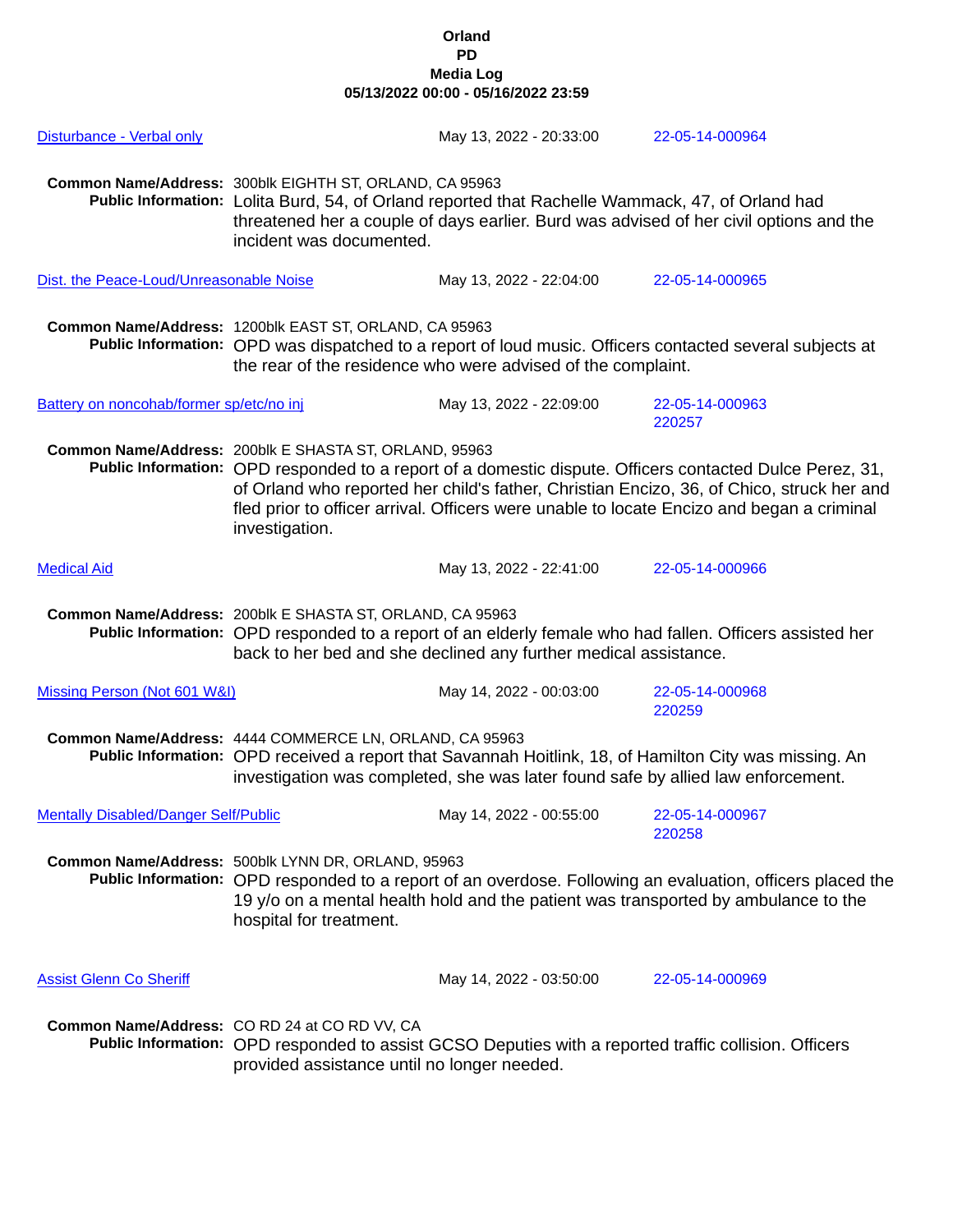| Motor Vehicle theft auto | May 14, 2022 - 09:45:00                                                                                                                                                                                                                                                                                                                                                                                                                      | 22-05-14-000970<br>220260 |  |
|--------------------------|----------------------------------------------------------------------------------------------------------------------------------------------------------------------------------------------------------------------------------------------------------------------------------------------------------------------------------------------------------------------------------------------------------------------------------------------|---------------------------|--|
|                          | Common Name/Address: 1600blk ALMONDWOOD DR, ORLAND, CA 95963<br>Public Information: Alberto Mondragon, 36, reported someone stole his white 1999 Ford F 250 during the<br>night. A report was taken and the Ford was entered as stolen.                                                                                                                                                                                                      |                           |  |
| Vandalism                | May 14, 2022 - 11:27:00                                                                                                                                                                                                                                                                                                                                                                                                                      | 22-05-15-000981           |  |
|                          | Common Name/Address: 200blk STONY CREEK DR, ORLAND, CA 95963<br>Public Information: Lisa Paolino-Ellis, 52, of Orland reported that a window was broken at her sister's<br>residence. The incident was documented and extra patrol was requested.                                                                                                                                                                                            |                           |  |
| <b>Driver Unlicense</b>  | May 14, 2022 - 15:22:00                                                                                                                                                                                                                                                                                                                                                                                                                      | 22-05-14-000972           |  |
|                          | Common Name/Address: EIGHTH ST at MILL ST, ORLAND, CA 95963<br>Public Information: OPD conducted a traffic enforcement stop on a tan 2009 Chevy Malibu. Veronica<br>Defaria, 48, of Orland was cited for driving while unlicensed, expired registration, and<br>no proof of insurance. Defaria was warned for speed and advised not to drive without a<br>valid license.                                                                     |                           |  |
| <b>Driver Unlicense</b>  | May 14, 2022 - 15:48:00                                                                                                                                                                                                                                                                                                                                                                                                                      | 22-05-14-000971<br>220261 |  |
|                          | Common Name/Address: 5TH ST at COLUSA ST, ORLAND, CA 95963<br>Public Information: OPD conducted a traffic enforcement stop on a tan 2009 Chevy Malibu. Officers<br>contacted Veronica Defaria, 48, for the second time in less than a half an hour. Defaria<br>was again cited for driving while unlicensed, no proof of insurance and expired<br>registration. The Chevy was towed and stored by Bambauer Towing and a report was<br>taken. |                           |  |
| Intox. In Public         | May 14, 2022 - 17:56:00                                                                                                                                                                                                                                                                                                                                                                                                                      | 22-05-14-000974<br>220262 |  |
|                          | Common Name/Address: SWIFT ST at 3RD ST, ORLAND, CA 95963<br>Public Information: OPD responded to the report of a man staggering in the roadway who had fallen onto<br>his back and was laying in the road. Officers contacted Chanh Thammavong, 64, of<br>Orland. Following an investigation, Thammavong was arrested and booked for public<br>intoxication.                                                                                |                           |  |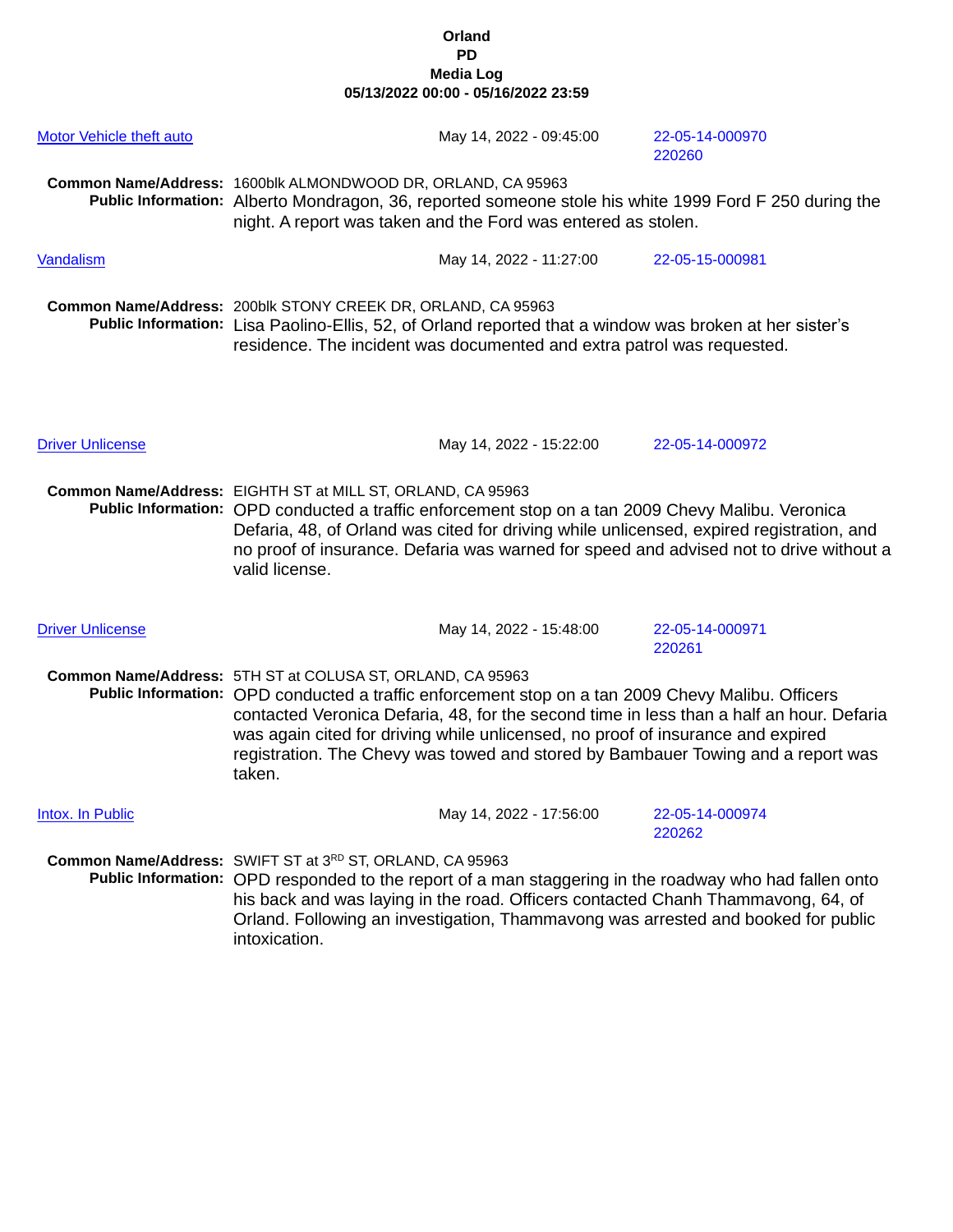| Disturbance - Verbal only                 |                                                                                                                                                                                                                                                                                                                                                            | May 14, 2022 - 19:38:00 |  | 22-05-14-000973                                                                                                                                                                                                                                                                                                                                                            |
|-------------------------------------------|------------------------------------------------------------------------------------------------------------------------------------------------------------------------------------------------------------------------------------------------------------------------------------------------------------------------------------------------------------|-------------------------|--|----------------------------------------------------------------------------------------------------------------------------------------------------------------------------------------------------------------------------------------------------------------------------------------------------------------------------------------------------------------------------|
|                                           | Common Name/Address: 817 NEWPORT AVE, ORLAND, 95963<br>to stay with a family member. All parties were counseled and the incident was<br>documented.                                                                                                                                                                                                        |                         |  | Public Information: Alisa Chambers, 40, reported her 13 y/o daughter was at a friend's house spending the<br>night however she wanted her daughter back home and that Robert Owens, 48, was<br>refusing to return her. Officers determined there was no crime, the 13 y/o was not in<br>any danger, and was safe. The 13 y/o was returned to Chambers who then allowed her |
| Dog Running at Large                      |                                                                                                                                                                                                                                                                                                                                                            | May 14, 2022 - 20:25:00 |  | 22-05-15-000975                                                                                                                                                                                                                                                                                                                                                            |
|                                           | Common Name/Address: SHASTA ST at 1ST ST, ORLAND, 95963<br>returning the dog back to its owner.                                                                                                                                                                                                                                                            |                         |  | Public Information: OPD was waved down by a citizen who located a dog running at large. Due to Animal<br>Control and GCSO deputies being unavailable, Officers assisted with locating and                                                                                                                                                                                  |
| <b>Assist Glenn Co Sheriff</b>            |                                                                                                                                                                                                                                                                                                                                                            | May 14, 2022 - 20:35:00 |  | 22-05-15-000976                                                                                                                                                                                                                                                                                                                                                            |
|                                           | Common Name/Address: 1400blk PINE ST, ORLAND, 95963<br>Public Information: OPD assisted GCSO Deputies with a report of a domestic violence incident that<br>occurred outside the city limits. Officers assisted until no longer needed.                                                                                                                    |                         |  |                                                                                                                                                                                                                                                                                                                                                                            |
| Disturbance - Verbal only                 |                                                                                                                                                                                                                                                                                                                                                            | May 14, 2022 - 20:36:00 |  | 22-05-15-000978                                                                                                                                                                                                                                                                                                                                                            |
|                                           | Common Name/Address: 315 EIGHTH ST, ORLAND, 95963<br>Public Information: Lolita Burd, 54, reported she was threatened by Raschell Wammack, 47. Officers<br>contacted both parties and determined they had been in an argument. Both parties<br>were counseled.                                                                                             |                         |  |                                                                                                                                                                                                                                                                                                                                                                            |
| <b>Possession of Controlled Substance</b> |                                                                                                                                                                                                                                                                                                                                                            | May 14, 2022 - 21:17:00 |  | 22-05-15-000979<br>220264                                                                                                                                                                                                                                                                                                                                                  |
|                                           | Common Name/Address: SOUTH ST at RAILROAD AVE, ORLAND, 95963<br>Public Information: OPD made a traffic enforcement stop on a black 2007 Nissan Frontier. Following an<br>investigation, Alejandro Godinez Salgado, 28, of Orland was arrested and booked for<br>driving while unlicensed, possession of narcotics and possession of drug<br>paraphernalia. |                         |  |                                                                                                                                                                                                                                                                                                                                                                            |

**Common Name/Address:** JACQUELYN DR at LYNN DR, ORLAND, 95963 **Public Information:** OPD responded to a report of loud music. Officers conducted an area check and found the neighborhood quiet on arrival.

Dist. the Peace-Loud/Unreasonable Noise May 14, 2022 - 22:34:00 22-05-15-000980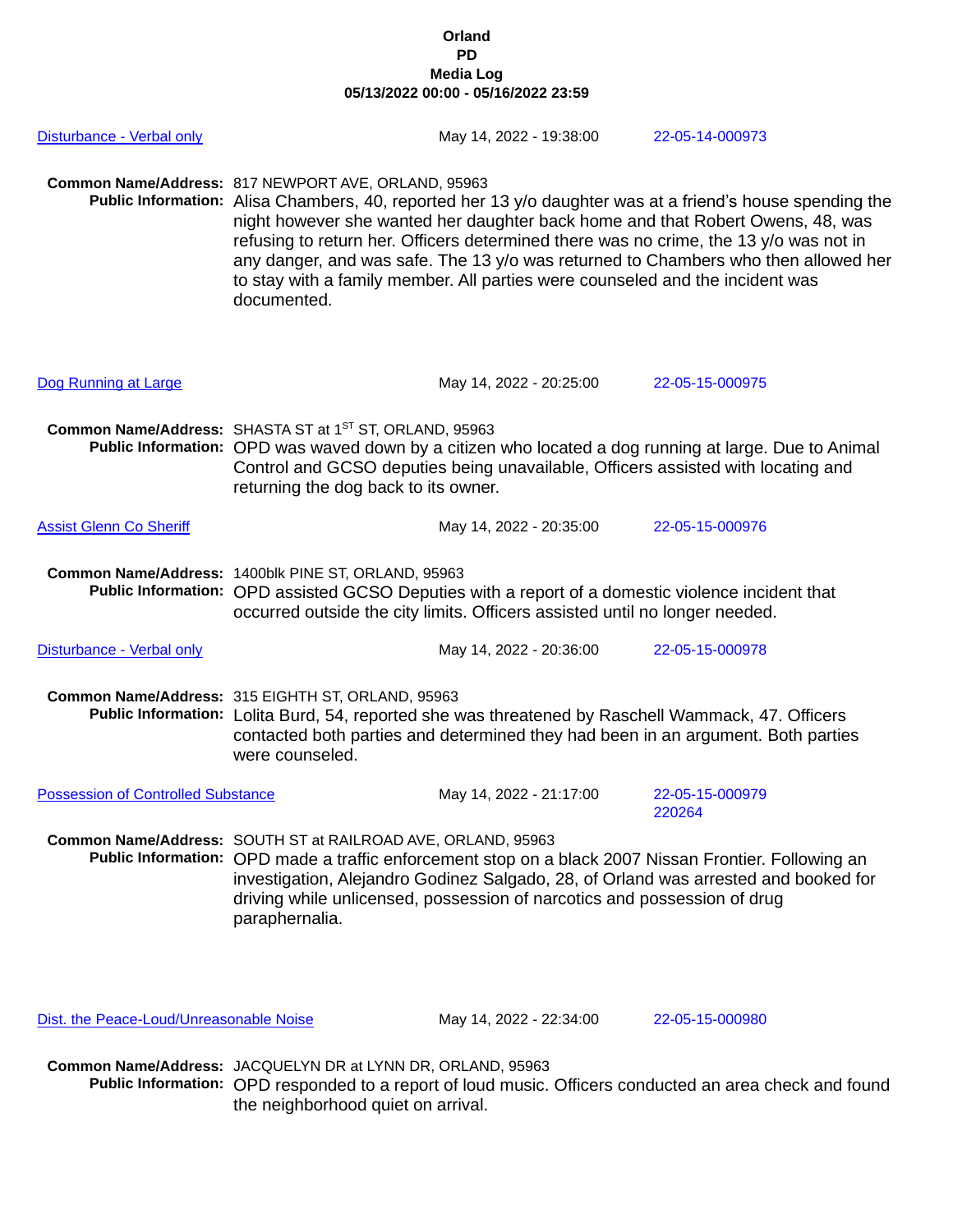| <b>Rape by Force</b>                       | May 15, 2022 - 00:30:00                                                                                                                                                                                                                                                                                                   | 22-05-15-000977<br>220263 |  |
|--------------------------------------------|---------------------------------------------------------------------------------------------------------------------------------------------------------------------------------------------------------------------------------------------------------------------------------------------------------------------------|---------------------------|--|
|                                            | Common Name/Address: ORLAND POLICE DEPARTMENT / 817 FOURTH ST, ORLAND, CA 95963<br>Public Information: OPD received a report of a possible sexual assault. An investigation was initiated.                                                                                                                                |                           |  |
| <b>Welfare Check</b>                       | May 15, 2022 - 11:06:00                                                                                                                                                                                                                                                                                                   | 22-05-15-000985           |  |
|                                            | Common Name/Address: RAILROAD AV, ORLAND, CA 95963<br>Public Information: OPD responded to a welfare check on an older male bending over on the sidewalk by<br>CK Price School. Officers checked the area and were unable to locate the man or<br>anyone needing assistance.                                              |                           |  |
| <b>Reckless Driving on Highway</b>         | May 15, 2022 - 12:14:00                                                                                                                                                                                                                                                                                                   | 22-05-15-000983           |  |
|                                            | Common Name/Address: SWIFT ST at 1ST ST, ORLAND, CA 95963<br>Public Information: OPD was dispatched to the report of a reckless driver in a yellow Ford Mustang.<br>Officers searched the area and were unable to locate the Ford.                                                                                        |                           |  |
| DUI - W/BAC .08 or More                    | May 15, 2022 - 13:15:00                                                                                                                                                                                                                                                                                                   | 22-05-15-000982<br>220265 |  |
|                                            | Common Name/Address: 160 E WALKER ST, ORLAND, CA 95963<br>Public Information: OPD responded to a report of a traffic collision between a gray 2016 Chevy Silverado<br>and a parked black 2018 Honda Accord. Following an investigation, Dennis James, 73,<br>of Orland was arrested and booked for DUI.                   |                           |  |
| <b>Found Property H&amp;S/Non criminal</b> | May 15, 2022 - 16:15:00                                                                                                                                                                                                                                                                                                   | 22-05-15-000984           |  |
|                                            | Common Name/Address: LELY AQUATIC PARK / 975 E SOUTH ST, ORLAND, CA 95963<br>Public Information: OPD was dispatched to a report of a syringe found in the restroom. Officers collected<br>the syringe for destruction.                                                                                                    |                           |  |
| <b>Assist Glenn Co Sheriff</b>             | May 15, 2022 - 20:49:00                                                                                                                                                                                                                                                                                                   | 22-05-15-000986           |  |
|                                            | Common Name/Address: 3900blk CO RD 99W, ORLAND, CA 95963<br>Public Information: OPD responded to assist GCSO Deputies with a subject who was running from them.<br>Officers assisted until no longer needed.                                                                                                              |                           |  |
| <b>Suspicious Person</b>                   | May 15, 2022 - 20:49:00                                                                                                                                                                                                                                                                                                   | 22-05-15-000988           |  |
|                                            | Common Name/Address: GABLE DR at JAFFE LN, ORLAND, 95963<br>Public Information: OPD received a report of juveniles using Orbeez guns to shoot each other and vehicles<br>in the area. Officers contacted a group of juveniles and parents. It was determined they<br>were playing amongst themselves with adults present. |                           |  |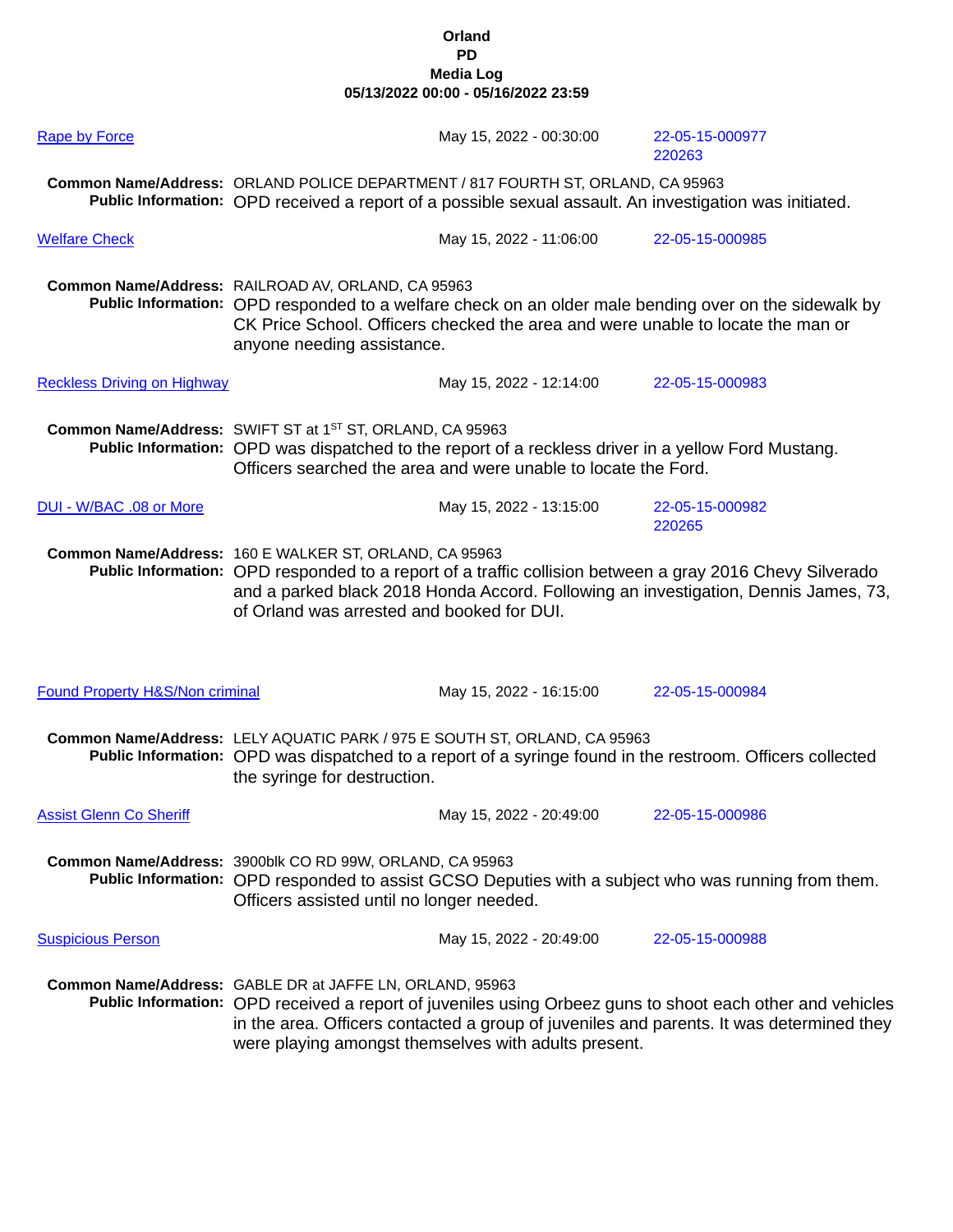| <b>Assist Glenn Co Sheriff</b>             | May 15, 2022 - 21:11:00                                                                                                                                                                                                                                                                                                                                                                            | 22-05-15-000989           |  |
|--------------------------------------------|----------------------------------------------------------------------------------------------------------------------------------------------------------------------------------------------------------------------------------------------------------------------------------------------------------------------------------------------------------------------------------------------------|---------------------------|--|
|                                            | Common Name/Address: 3700blk CO RD 99W, ORLAND, CA 95963<br>Public Information: OPD assisted GCSO with a disturbance call until no longer needed.                                                                                                                                                                                                                                                  |                           |  |
| <b>Welfare Check</b>                       | May 15, 2022 - 21:23:00                                                                                                                                                                                                                                                                                                                                                                            | 22-05-15-000987           |  |
|                                            | Common Name/Address: ORLAND BOWL / 507 MONTEREY ST, ORLAND, CA 95963<br>Public Information: OPD was dispatched to check the welfare of a person inside a parked vehicle with all<br>the doors open. Officers searched the area but were unable to locate anyone.                                                                                                                                   |                           |  |
| <b>Suspicious Circumstances</b>            | May 16, 2022 - 00:03:00                                                                                                                                                                                                                                                                                                                                                                            | 22-05-16-000990<br>220266 |  |
|                                            | Common Name/Address: 200blk E YOLO ST, ORLAND, 95963<br>Public Information: OPD received a report of suspicious circumstances. An investigation was initiated.                                                                                                                                                                                                                                     |                           |  |
| <b>Traffic Collision/No injuries</b>       | May 16, 2022 - 08:32:00                                                                                                                                                                                                                                                                                                                                                                            | 22-05-16-000991           |  |
|                                            | Common Name/Address: THIRD ST at SUISUN ST, ORLAND, CA 95963<br>Public Information: OPD responded to the report of a non-injury traffic collision. Officers contacted a 17 y/o<br>who was backing up his 2015 white Chevy Silverado when it collided with a white 2003<br>Ford F250 driven by Roy Byker, 63. No injuries were reported and officers assisted<br>both parties exchange information. |                           |  |
| <b>Criminal Threats</b>                    | May 16, 2022 - 10:33:00                                                                                                                                                                                                                                                                                                                                                                            | 22-05-16-000993           |  |
|                                            | Common Name/Address: ORLAND ARBOR APARTMENTS / 819 NEWPORT AVE, ORLAND, CA 95963<br>Public Information: Sullivan Wenger, 25, reported receiving threatening messages from Isaac Britton.<br>Wenger requested documentation and he was provided with information regarding<br>restraining orders.                                                                                                   |                           |  |
| Hands, Fists, Feet, etc. Aggravated Injury | May 16, 2022 - 11:59:00                                                                                                                                                                                                                                                                                                                                                                            | 22-05-16-000994<br>220268 |  |
|                                            | Common Name/Address: C.K. PRICE SCHOOL / 1212 MARIN ST, ORLAND, CA 95963<br>Public Information: OPD responded to the report of an assault on school campus. Officers contacted a 12<br>y/o who reported two juveniles assaulted her. Officers contacted two 12 y/o females<br>who were cited for assault and battery and released to their parents.                                                |                           |  |
| <b>Reckless Driving on Highway</b>         | May 16, 2022 - 12:32:00                                                                                                                                                                                                                                                                                                                                                                            | 22-05-16-000995           |  |
|                                            | Common Name/Address: SIXTH ST at SOUTH ST, ORLAND, CA 95963<br>Public Information: OPD was dispatched to the report of a reckless driver in a gray Chevy Camaro last<br>seen n/b on Hwy 99W. Officers were unable to locate the vehicle and CHP was notified.                                                                                                                                      |                           |  |